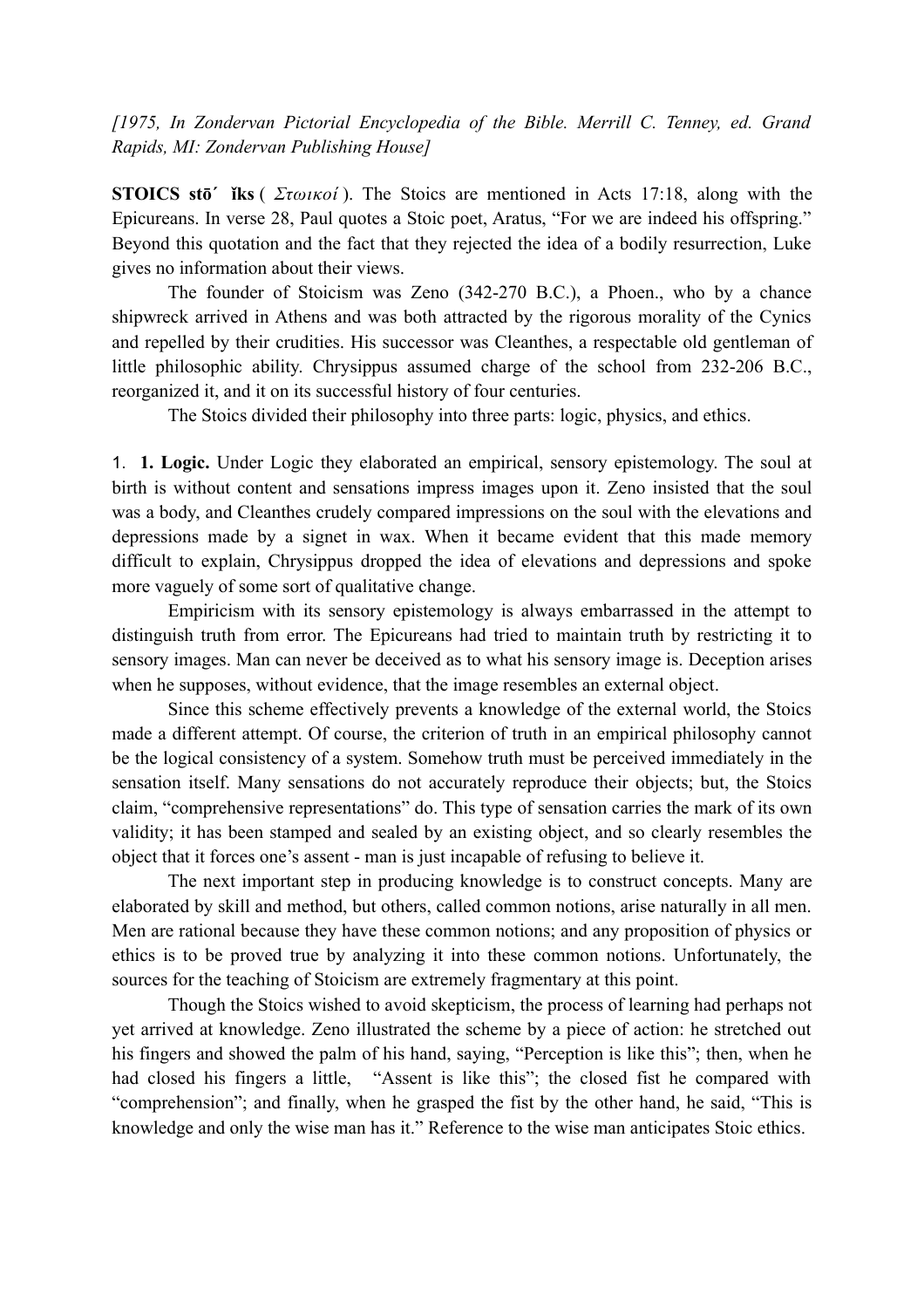**2. Physics.** Stoic physics is essentially a return to Heraclitus: all reality is corporeal, composed not of discrete, inanimate atoms, but of living fire. As it appears, the world exhibits dualism of agent and patient: some of the original fire has become inert and formless, the remainder is the moving, molding principle, or God, that permeates all things.

Because the universal substance is fire, Stoic cosmology brings this world to an end in a great conflagration. Everything turns to fire.

The supposition has been made that 2 Peter 3:10-12 borrowed this idea from Stoicism. The similarity, however, is unreal. First, the hylozoistic physics on which the Stoics based their conflagration is absent from the Bible. Stoic pantheism or immanentism is incompatible with creation, and the Bible proposes no analysis of things as being basically fire or any other element. Second, Peter predicted a sudden catastrophe like the Flood; but the Stoics described an ordinary, natural process which is already in progress. The completion is merely the end of the present process. Third, the destruction predicted by Peter is a judgment on sin; the Stoic conflagration is a sort of universal deification. Fourth, this Biblical judgment against sin occurs just once; the Stoics, however, in conformity with the usual Gr. emphasis on natural cycles, taught that the cosmic history repeats itself time and time again forever, not merely with respect to the conflagration at the end of each cycle, but also with respect to every detail in between. Against this theory of eternal recurrence, Augustine later laid the charge of deep pessimism. Clearly, therefore, Peter did not borrow from Stoicism.

To continue with other things which Peter did not borrow, the Stoics held that every individual thing, such as a rock (and the world as a whole) is a composite of this form and matter. Form and matter are both bodies, interpenetrating each other, occupying the same space, forming a "complete mixture." The form or agent is the particular individuating quality, whose mode of action is designated by a term borrowed from morality - tone or tension. It is a spirit or fire or air, more often called a "seminal reason," a small edition of the Reason or Logos that controls the universe. Thus there is but one true cause, God, and also a multiplicity of causes. Their intimate relation ties in with the theory of fate.

**3. Fate.** Since Reason penetrates all things, every event is dependent on a universal law of Fate, Destiny, or Providence. Cleanthes excepted evil from divine determination, but the other Stoics rejected this inconsistency.

Not only physics but logic as well implies divine determinism. Every proposition is either true or false; therefore, a true proposition in the future tense states something inevitable. In their ignorance men do not know whether "Brutus will assassinate Caesar" is true or false. An omniscient mind knows. In any case, if it is true, the assassination is unavoidable; while, if the statement is false, the assassination is impossible. Since the statement must be either true or false, the future is determined.

The objections antiquity raised against determinism are the same ones that have been repeated ever since. The most popular of these is the so-called "lazy argument": if all events are foreordained, it is useless to exert oneself, for if a man's hope is not predestined, he cannot achieve it, while if predestined, it will occur anyhow.